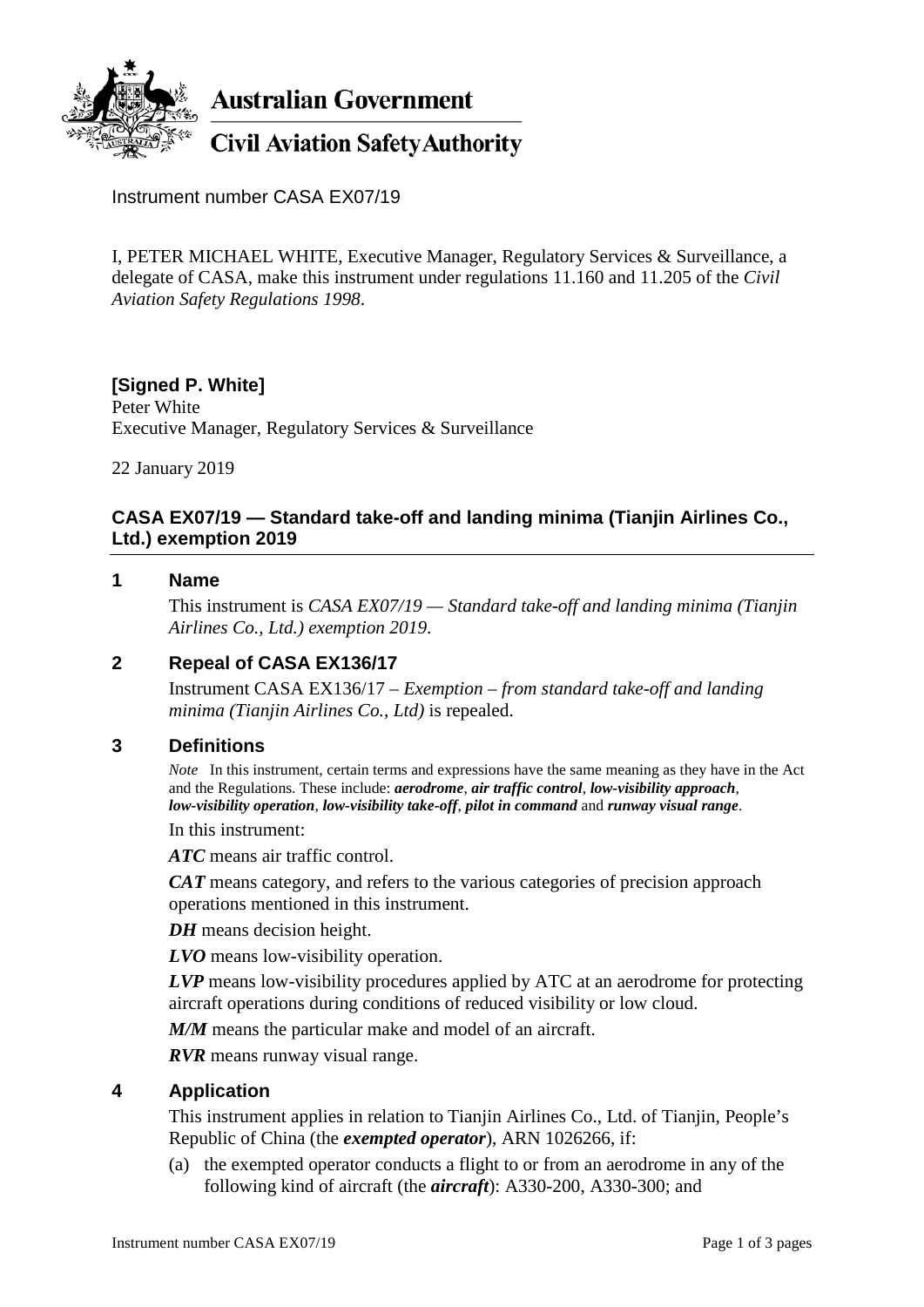(b) ATC at the aerodrome has informed the pilot in command of the aircraft that LVP are in force.

#### **5 Exemptions**

- (1) The exempted operator is exempt from compliance with subregulations 257 (3) and (4) of CAR in relation to the flight.
- (2) The pilot in command of the aircraft is exempt from compliance with subregulations 257 (3) and (4) of CAR in relation to the flight.

#### **6 Conditions**

- (1) It is a condition of the exemption in subsection 5 (1) that the exempted operator ensures compliance with the requirements mentioned in subsection (3).
- (2) It is a condition of the exemption in subsection 5 (2) that the pilot in command of the aircraft ensures compliance with the requirements mentioned in subsection (3).
- (3) The requirements are:
	- (a) the aircraft must comply with the meteorological minima for LVO and associated requirements set out in Schedule 1; and
	- (b) the requirements for LVO mentioned in Schedule 2.

## **7 Repeal of this instrument**

This instrument is repealed at the end of 30 November 2021.

## **Schedule 1 Operating minima for LVO**

#### **Low-visibility take-off minimum**

1 An aircraft of a kind mentioned in column 1 of Table 1 must not conduct a low-visibility take-off from the aerodrome if the reported RVR for the take-off is less than the meteorological minimum mentioned in column 2 of the Table.

#### **Table 1: Low-visibility take-off minimum**

| Aircraft M/M        | <b>Meteorological minimum</b> |
|---------------------|-------------------------------|
| $\alpha$ (column 1) | $\alpha$ (column 2)           |
| A330-200, A330-300  | $200 \text{ m}$               |

#### **Low-visibility approach minimum**

- 2 An aircraft of a kind mentioned in column 1 of Table 2, when conducting a low-visibility approach operation mentioned in column 2 of the Table for the purpose of landing the aircraft:
	- (a) has the RVR meteorological minimum mentioned in column 3 of the Table for the low-visibility approach operation; and
	- (b) must apply the DH mentioned in column 4 of the Table for the low-visibility approach operation.